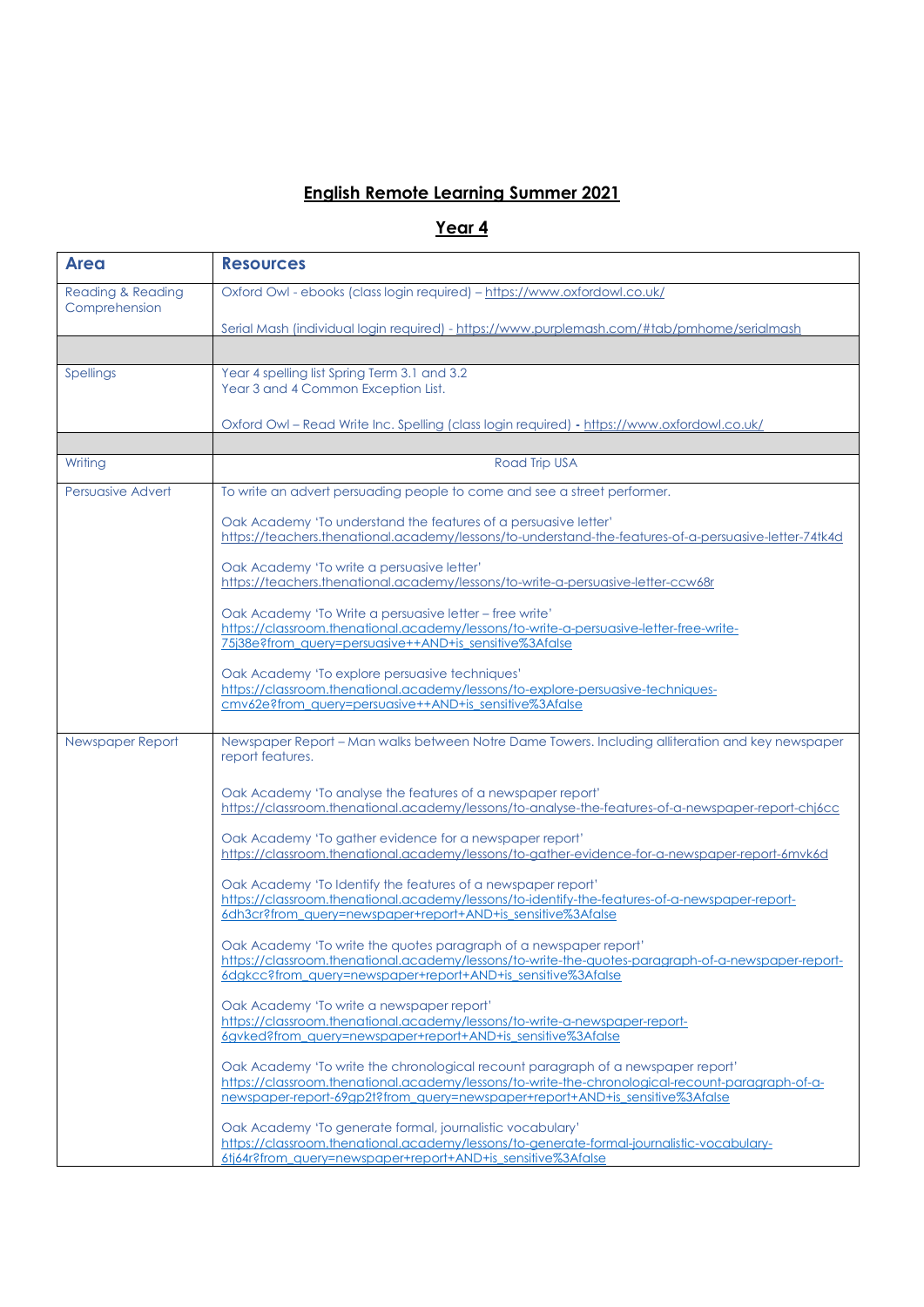| <b>Report Writing</b>                      | Report writing based on the Twin Towers & what happened                                                                                                                                                                                                              |
|--------------------------------------------|----------------------------------------------------------------------------------------------------------------------------------------------------------------------------------------------------------------------------------------------------------------------|
|                                            | Oak Academy 'To Analyse the Features of a Newspaper Report'<br>https://classroom.thenational.academy/lessons/to-analyse-the-features-of-a-newspaper-report-chi6cc                                                                                                    |
|                                            | Oak Academy ' To gather evidence for a newspaper report'<br>https://classroom.thenational.academy/lessons/to-gather-evidence-for-a-newspaper-report-6mvk6d                                                                                                           |
|                                            | BBC Bitesize 'What Happened on September 11 2001?'<br>https://www.bbc.co.uk/newsround/14854813                                                                                                                                                                       |
|                                            | Oak Academy 'To write the chronological recount paragraph of a newspaper report'<br>https://classroom.thenational.academy/lessons/to-write-the-chronological-recount-paragraph-of-a-<br>newspaper-report-69gp2t?from_query=newspaper+report+AND+is_sensitive%3Afalse |
|                                            | Oak Academy 'To write a newspaper report'                                                                                                                                                                                                                            |
|                                            | https://classroom.thenational.academy/lessons/to-write-a-newspaper-report-<br>6gyked?from_query=newspaper+report+AND+is_sensitive%3Afalse                                                                                                                            |
| Letter                                     | Write to police in Paris or to the people who work at Notre Dame - Can I walk across Notre Dame?<br>What could you say to persuade them.                                                                                                                             |
|                                            | <b>BBC Bitesize 'Writing a Letter'</b><br>https://www.bbc.co.uk/bitesize/articles/zmmvtrd                                                                                                                                                                            |
|                                            | BBC Bitesize 'Using formal and informal language'<br>https://www.bbc.co.uk/bitesize/articles/zkkj2sa                                                                                                                                                                 |
|                                            | Oak Academy ' To Identify the features of a letter'<br>https://classroom.thenational.academy/lessons/to-identify-the-features-of-a-letter-74rp2e                                                                                                                     |
|                                            | Oak Academy ' To write a persuasive letter'<br>https://classroom.thenational.academy/lessons/to-write-a-persuasive-letter-<br>ccw68r?from query=formal+letter+AND+is sensitive%3Afalse                                                                               |
| Descriptive Writing-<br>including suspense | Write a descriptive piece of text, detailing how Phillipe gets to the top of the towers, manages to get a<br>cable across the towers and walks across. Include highs, lows and suspense.                                                                             |
|                                            | <b>BBC Bitesize 'Descriptive writing'</b><br>https://www.bbc.co.uk/bitesize/clips/z2vpyrd                                                                                                                                                                            |
|                                            | BBC Bitesize 'Creating Strong Images in Writing'<br>https://www.bbc.co.uk/bitesize/clips/zjxjmp3                                                                                                                                                                     |
| Personification                            | Learn about personification. In our text is describes the Twin Towers as 'towers breathing'. Learn how to<br>include personification in our own writing.                                                                                                             |
|                                            | <b>BBC Bitesize 'What is Personification?'</b><br>https://www.bbc.co.uk/bitesize/topics/zfkk7ty/articles/zw9p8mn                                                                                                                                                     |
|                                            | <b>BBC Bitesize 'Using personification'</b><br>https://www.bbc.co.uk/bitesize/articles/zbd7mfr                                                                                                                                                                       |
| <b>Direct Speech</b>                       | What did the crowds say when they saw Phillipe walking between the towers? Remember to use<br>inverted commas and correct end punctuation.                                                                                                                           |
|                                            | Oak Academy ' To Practise Writing Speech'<br>https://classroom.thenational.academy/lessons/to-practise-writing-speech-<br>69j34t?from_query=speech+marks+AND+is_sensitive%3Afalse                                                                                    |
|                                            | Oak Academy 'Punctuating speech correctly'<br>https://classroom.thenational.academy/lessons/punctuating-speech-correctly-<br>crwp6c?from query=direct+speech+AND+is sensitive%3Afalse                                                                                |
|                                            | Oak Academy 'To practise writing direct and reported speech'<br>https://classroom.thenational.academy/lessons/to-practise-writing-direct-and-reported-speech-<br>cmrkec?from_query=direct+speech+AND+is_sensitive%3Afalse                                            |